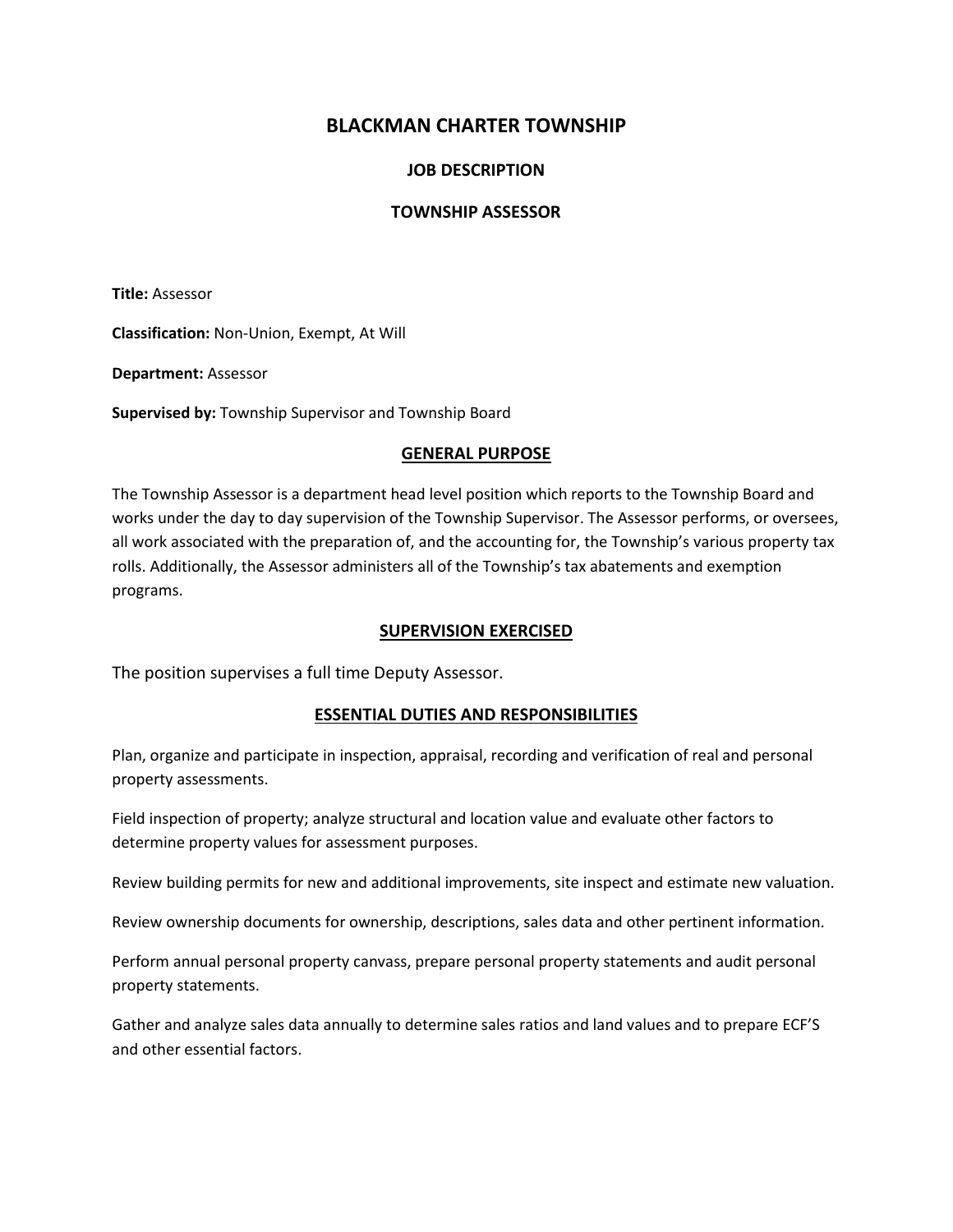Prepare and maintain tax rolls, tax bills and assessment rolls including IFT, DDA and LDFA assessment rolls.

Interview applicants and process applications for poverty, veteran and other exemptions.

Support the Board of Review and the Township budgeting processes.

Analyze, provide input on and implement Jackson County's proposed sales ratio or appraisal studies.

Prepare various correspondence, records and reports, including all reports and forms required by the State of Michigan.

Serve as a tax resource to the general public.

Process homeowner's primary residence exemptions; determine eligibility.

Process property transfer affidavits: determine sales status.

Respond to and defend against appeals at the Michigan Tax Tribunal.

Maintains renaissance Zone properties.

Administration of Industrial Facilities Tax Abatements (IFT); Downtown Development (DDA);Local Development Finance Authority (LDFA) and Brownfield program.

Liason and resource to Brownfield Redevelopment Authority (CEBRA).

Serve on ( BDDA) Blackman Downtown Development Authority and (BLDFA) Blackman Local Development Finance Authority.

Other duties as needed or as required by statute Township Charter.

#### **NECESSARY KNOWLEDGE, SKILLS AND ABILITIES**

Extensive knowledge of the principles, methods and techniques of real and personal property appraisal and assessment.

Extensive knowledge of the laws, rules and regulations governing real and personal property appraisal and assessment.

Considerable knowledge of the practices and materials used in the construction of various types of buildings.

Strong oral and written communication skills.

Computer literate in the areas of word processing, spread sheets, tax and assessment software.

Must be detail oriented and accurate.